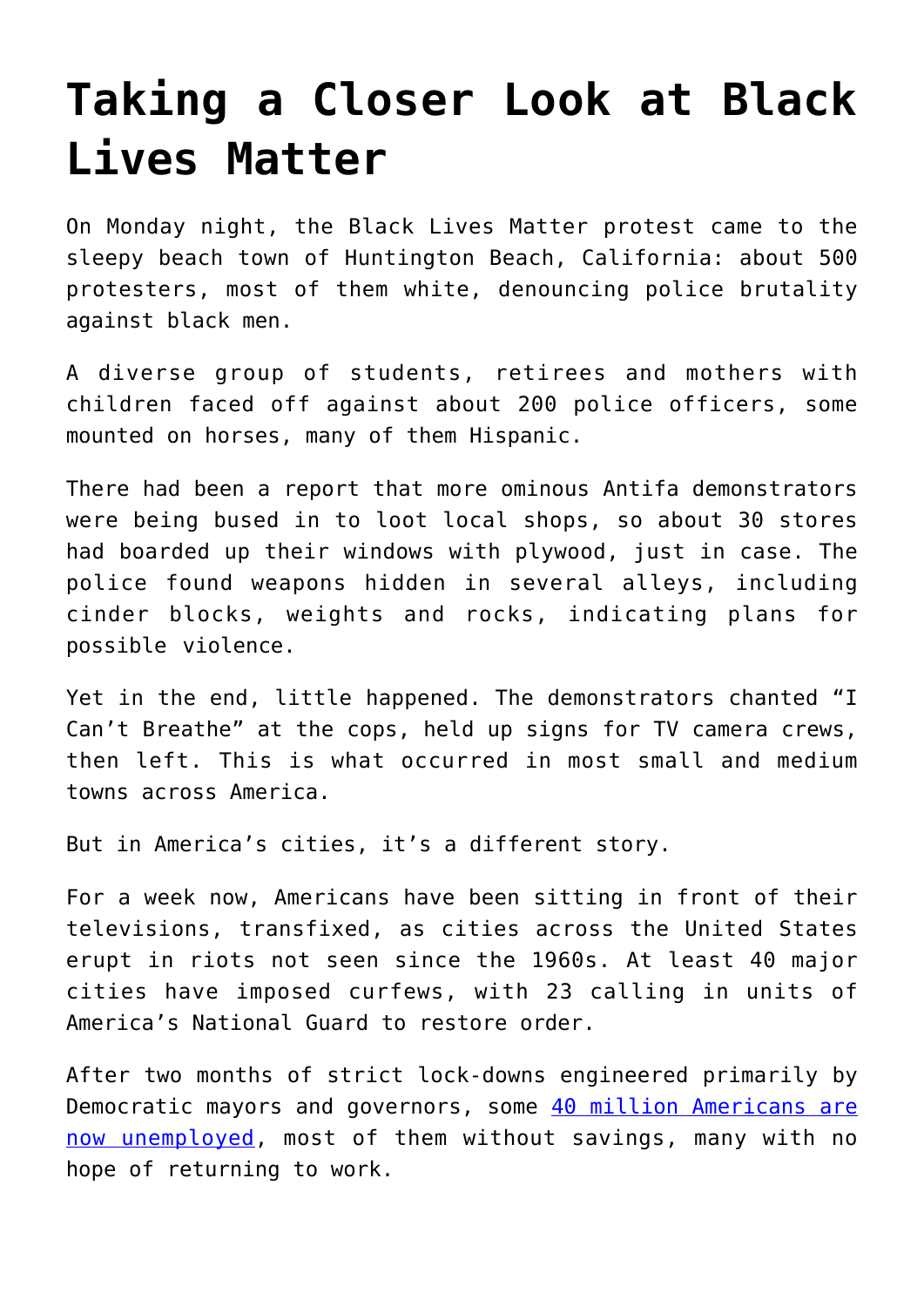When people ventured out to beaches or parks for fresh air, some of the overzealous mayors and governors [ordered arrests](https://www.star-telegram.com/news/politics-government/article242540886.html) [and imposed U.S. \\$7,000 fines](https://www.star-telegram.com/news/politics-government/article242540886.html).

Not surprisingly, the entire country, like the entire world, has been on edge for weeks.

And then came the tragic death of George Floyd, an African American man killed or allowed to die on May 25 at the hands of Minneapolis's ethnically diverse police department.

Like the police beating of Rodney King in Los Angeles nearly 30 years ago, the brutal treatment of Floyd triggered an explosion among disparate groups across the country – the black community, extreme left groups like Antifa, and [run-of](https://twitter.com/PatrolRpd/status/1267202275895803904)[the-mill criminals, thugs and looters](https://twitter.com/PatrolRpd/status/1267202275895803904).

Most Americans, including most police officers, appear to be sincerely outraged by what happened to Floyd. Police chiefs across the country [denounced the actions of the officer](https://www.nbcnews.com/news/us-news/several-police-heads-across-nation-condemn-force-used-floyd-death-n1217451) [involved.](https://www.nbcnews.com/news/us-news/several-police-heads-across-nation-condemn-force-used-floyd-death-n1217451)

Yet what happened to Floyd was hardly unique – and not confined to black males.

Three years ago, [a 40-year-old Australian yoga instructor](https://www.news.com.au/world/north-america/justine-damonds-family-say-police-in-minneapolis-didnt-make-adequate-changes/news-story/74e55c406b33e4d8abd8912c78363105) [named Justine Damond](https://www.news.com.au/world/north-america/justine-damonds-family-say-police-in-minneapolis-didnt-make-adequate-changes/news-story/74e55c406b33e4d8abd8912c78363105) called the Minneapolis police to report what she thought was a sexual assault then taking place.

When Minneapolis police arrived around 11:30 pm, Damond ran up to the squad car to report what she had heard. One of the police officers, a Somali immigrant named Mohamed Mohamed Noor, reached across his partner in his squad car and, through the car's open window, shot Damond in the chest, killing her.

There were no riots for Damond, no quick arrests for the officer involved.

Instead, nine months after the shooting, a warrant was finally issued for Noor's arrest. He was convicted a year later of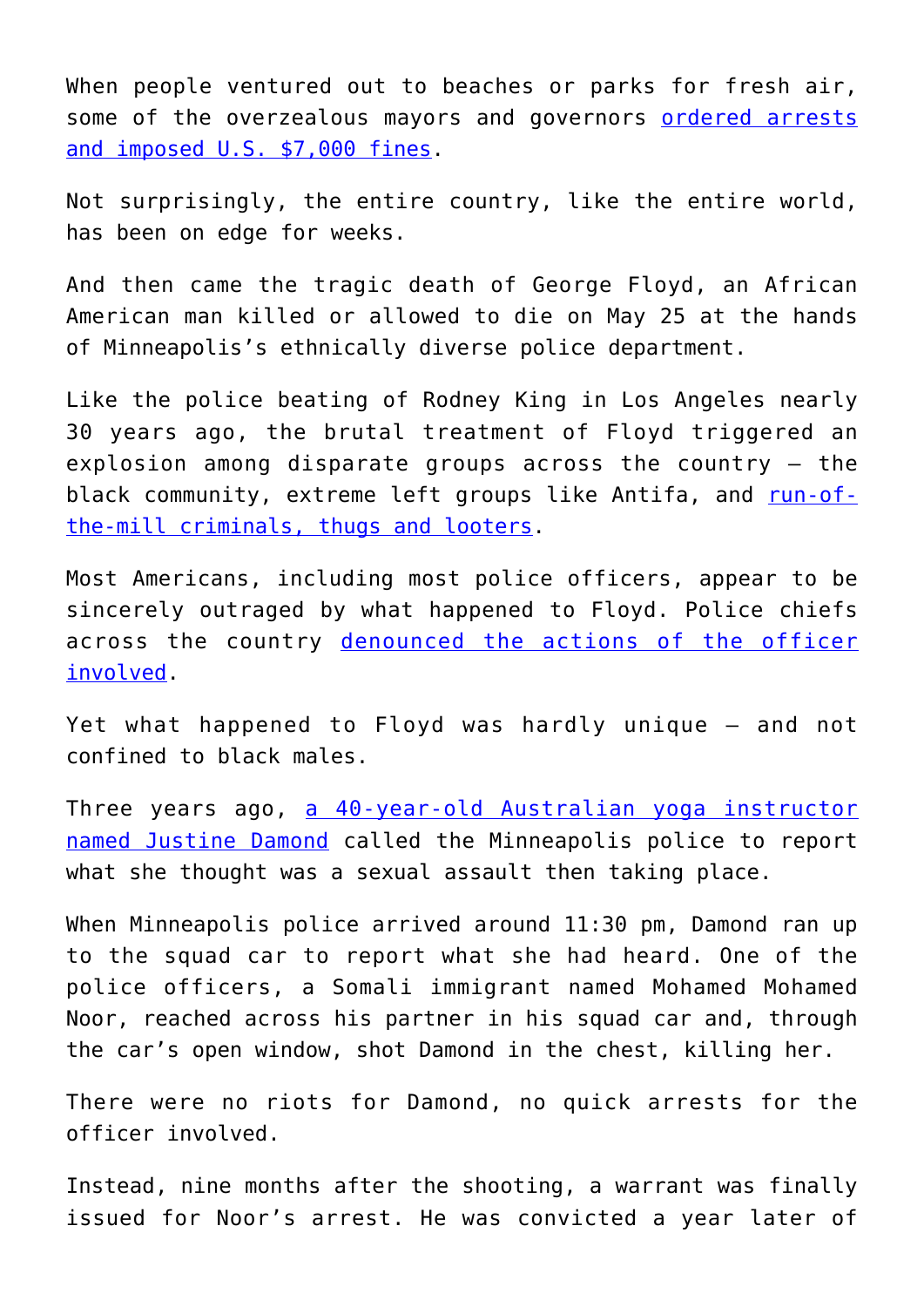third-degree murder and second-degree manslaughter, a conviction the Somali Police Association said was racist.

According to *The Washington Post*'s Fatal Force database, which claims to track every police shooting in the United States, since 2015 America's various police agencies have shot or otherwise killed [a total of 5,360 people](https://www.washingtonpost.com/graphics/investigations/police-shootings-database/) – about three per day on average.

Of those, 887 were Hispanic, 1,262 were black, and 2,412 were white. Another 799 were unknown or "other."

The media [often highlight the cases involving black men,](https://www.cbc.ca/news/world/list-police-related-deaths-usa-1.4438618) because that fits the [narrative of "systemic" white racism,](https://www.usatoday.com/story/news/nation-now/2018/03/29/police-killings-black-men-us-and-what-happened-officers/469467002/) but the reality is that police shootings are not perpetrated solely, or even primarily, against black males.

There are literally [hundreds of cases every year](https://www.theguardian.com/us-news/ng-interactive/2015/jun/01/the-counted-police-killings-us-database) of American police shooting to death white males (and a few females) who confront police with weapons, or, in a handful of egregious cases, fail to comply with police orders.

In December 2010, a drunk white man named Douglas Zerby, 35, was sitting on his porch in Long Beach, California, playing with his garden hose. Responding to a false report that a man might have a gun, two police officers approached, and, seeing the hose and without issuing any commands, opened fire, shooting Zerby 12 times. The Long Beach prosecutor declined to press charges against the two officers.

In 2011, a white homeless man, Kelly Thomas, the son of a retired L.A. Police Officer, was killed by three members of the Fullerton, California police department when they beat him to death for failing to obey their commands. The officers were eventually tried for second degree murder and involuntary manslaughter but acquitted by a jury.

In 2012, two police officers in the sleepy community of Bainbridge Island, Washington, responded to a call of a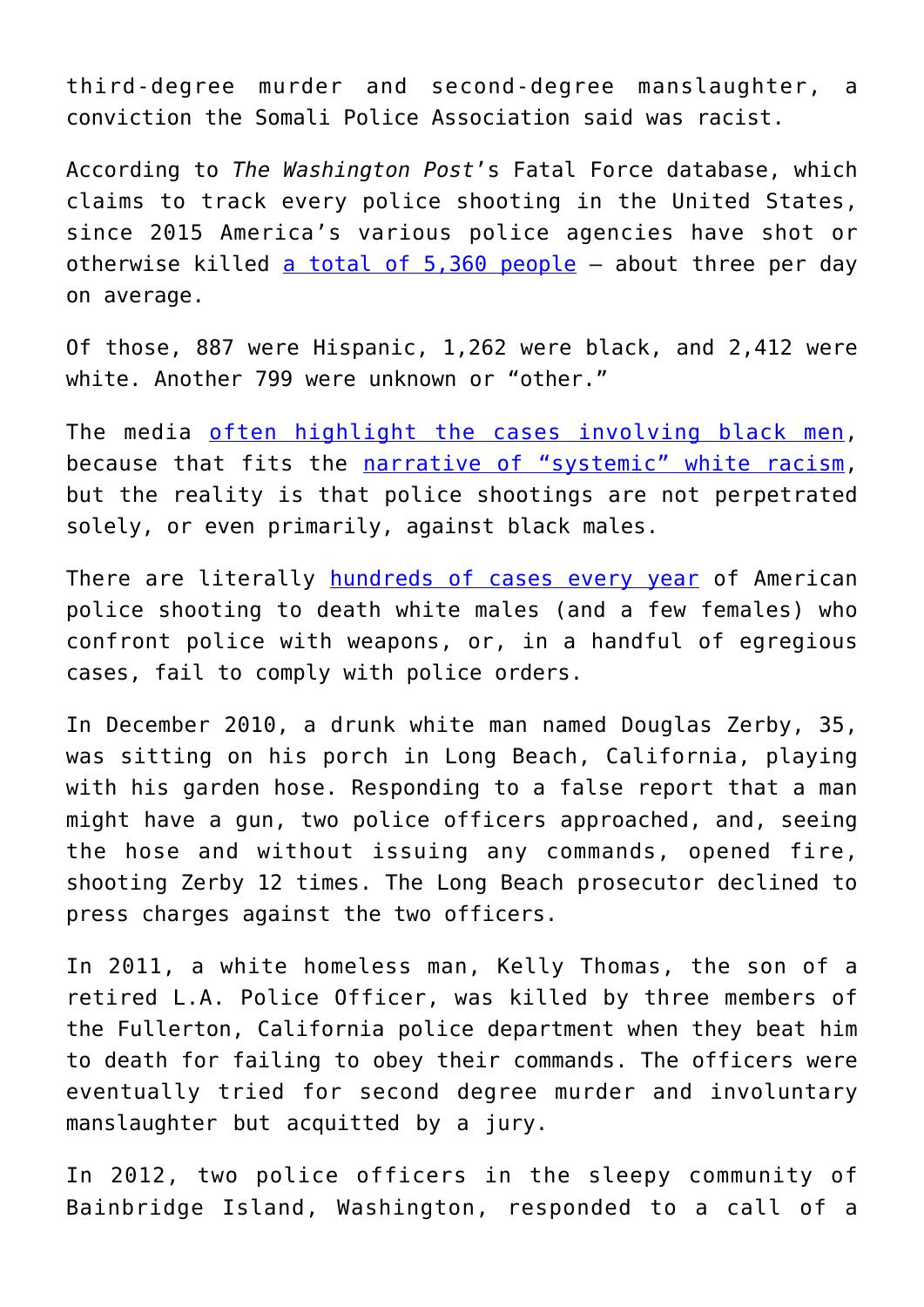mentally ill man, who was white, yelling in the garage apartment of his parents. One of the officers ordered the man to drop an axe he was holding and, when he refused, shot him dead. A jury acquitted the officer of using excessive force.

Examples such as these fail to mollify media critics who claim the police are inherently racist.

The critics point out that, while more whites are killed annually by police than blacks, blacks are only 12.1 percent of the U.S. population.

The critics say that this means that African Americans are [2.5](https://journalistsresource.org/studies/government/criminal-justice/killed-police-black-men-likely-white-men/) [times more likely to be killed by American police](https://journalistsresource.org/studies/government/criminal-justice/killed-police-black-men-likely-white-men/) than are white people – [30 deaths per million for blacks versus 12](https://www.washingtonpost.com/graphics/investigations/police-shootings-database/) [deaths per million for whites](https://www.washingtonpost.com/graphics/investigations/police-shootings-database/) — and point to this fact as proof that "systemic" racism permeates American society in general and the police in particular.

"There are two viruses killing Americans," [said CNN anchor Don](https://megaphone.upworthy.com/p/don-lemon-two-viruses-killing-americans) [Lemon after the riots began.](https://megaphone.upworthy.com/p/don-lemon-two-viruses-killing-americans) "Covid-19 and racism".

Yet supporters of the police say that the shooting statistics don't tell the whole story.

For one thing, [about 50 police officers are shot and killed](https://www.forbes.com/sites/niallmccarthy/2019/05/08/the-number-of-u-s-police-officers-killed-in-the-line-of-duty-increased-last-year-infographic/#3440c45e1189) in the line of duty each year, some from deliberate ambushes.

Every police officer knows of incidents in which a cop inadvertently stepped into an ambush and paid with his or her life – such as the five officers killed in Dallas in 2016 when they were [ambushed by a black military veteran](https://abcnews.go.com/US/dallas-shooting-suspect-wanted-kill-white-people-white/story?id=40431306) named Micah Xavier Johnson.

Johnson, who watched Black Lives Matters protests over and over on TV, [told friends that "he wanted to kill white people,](https://www.nbcnews.com/news/us-news/protests-spawn-cities-across-u-s-over-police-shootings-black-n605686) [especially white officers.](https://www.nbcnews.com/news/us-news/protests-spawn-cities-across-u-s-over-police-shootings-black-n605686)"

In addition, when it comes to interracial violence blacks are many times more likely to commit violence against whites than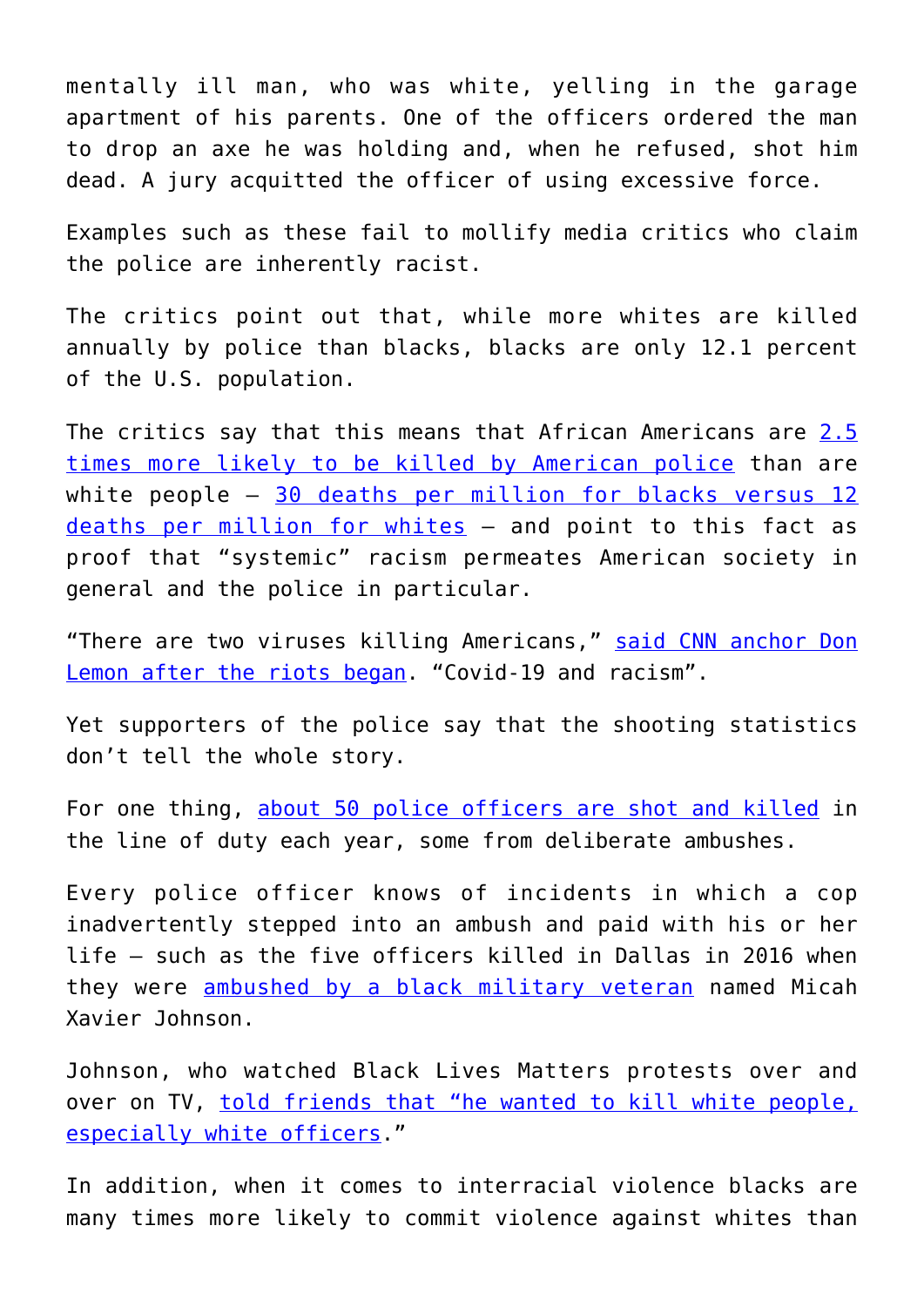whites are against blacks.

[According to the U.S. Department of Justice statistics](https://www.bjs.gov/content/pub/pdf/cv18.pdf), in 2018 there were 547,948 acts of violence perpetrated by black offenders against white victims… compared to 56,915 acts of violence committed by white offenders against black victims.

When it comes to homicide generally, the offending rate for African Americans is almost [eight times higher than for](https://www.bjs.gov/content/pub/pdf/htus8008.pdf) [whites](https://www.bjs.gov/content/pub/pdf/htus8008.pdf), and the victim rate six times higher.

Thus, if racism is defined by acts of violence, it would seem that black racism is at least as much of a problem in America as white racism.

Plus, [a study of police shootings](https://msutoday.msu.edu/news/2019/the-truth-behind-racial-disparities-in-fatal-police-shootings/) by Michigan State University professor Joseph Cesario found that white police officers are not more likely to shoot minority citizens than non-white officers for a very simple reason: most of the shootings of black suspects by police are done by black police officers, not white ones.

"We found that the race of the officer doesn't matter when it comes to predicting whether black or white citizens are shot," [Cesario said.](https://msutoday.msu.edu/news/2019/the-truth-behind-racial-disparities-in-fatal-police-shootings/) "If anything, black citizens are more likely to have been shot by black officers, but this is because black officers are drawn from the same population that they police. So, the more black citizens there are in a community, the more black police officers there are."

Thus, it turns out that the entire premise behind the current round of riots – that American police are inherently racist and more likely to shoot or cause harm to black offenders than to white ones – is likely false in two different ways.

Not only are more whites killed by police every year than blacks, but, if the Cesario study is accurate, then most shootings of black offenders are done by black officers, not white officers.